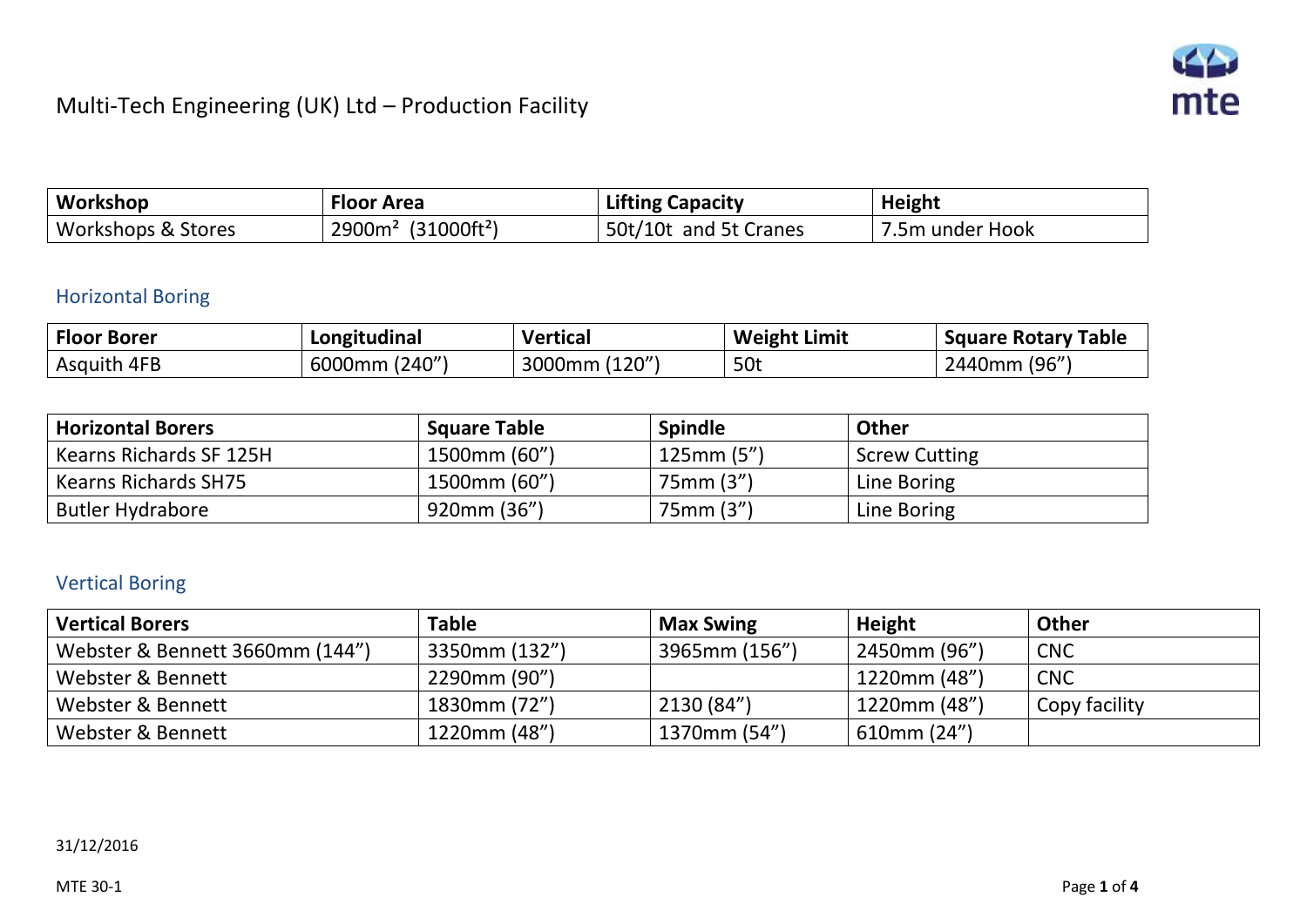

#### Turning

| Lathes                            | <b>Swing</b> | <b>Centres</b> | <b>Other</b> |
|-----------------------------------|--------------|----------------|--------------|
| Dean Smith & Grace 2413 x 150 CNC | 610mm (24")  | 3810mm (150")  |              |
| Dean Smith & Grace 2110 x 60 CNC  | 535mm (21")  | 1524mm (60")   |              |
| Dean Smith & Grace 2110 x 50 CNC  | 535mm (21")  | 1000mm (40")   |              |
| Dean Smith & Grace Pioneer Plus   | 400mm (16")  | 1000mm (40")   | Live Tooling |
| Dean Smith & Grace Type 36XS      | 965mm (38")  | 6100mm (240")  |              |
| Dean Smith & Grace Type 25        | 635mm (25")  | 4270mm (168")  |              |
| Dean Smith & Grace 2415 x 90      | 610mm (24")  | 2290mm (90")   |              |
| Dean Smith & Grace 2112           | 535mm (21")  | 2540mm (100")  |              |
| Dean Smith & Grace 1910           | 480mm (19")  | 2540mm (100")  |              |

#### Machining Centres

| Machining Centre           | X Axis | <b>Y Axis</b> | <b>Z</b> Axis     | <b>Other</b>                              |
|----------------------------|--------|---------------|-------------------|-------------------------------------------|
| HAAS EC1600 YZT Horizontal | 1626mm | 1016mm        | 1016mm            | $\pm 4^{\text{th}}$ Axis & Wireless Probe |
| HAAS EC1600 Horizontal     | 1626mm | 1016mm        | 813 <sub>mm</sub> | 4 <sup>th</sup> Axis                      |
| HAAS VF-6/50T SE Vertical  | 1626mm | 813mm         | 762mm             | $4^{th}$ Axis                             |
| HAAS VF-4 SS Vertical      | 1270mm | 508mm         | 635 <sub>mm</sub> | $4^{th}$ Axis                             |
| HAAS TM-2P Vertical        | 1016mm | 406mm         | 406mm             |                                           |

### Milling

| <b>Milling Machine</b> | <b>Size</b>          | Other |
|------------------------|----------------------|-------|
| <b>Huron MUCNC6</b>    | 1500mm x 500mm table |       |
| <b>Butler Elgamill</b> | 4000mm               |       |

31/12/2016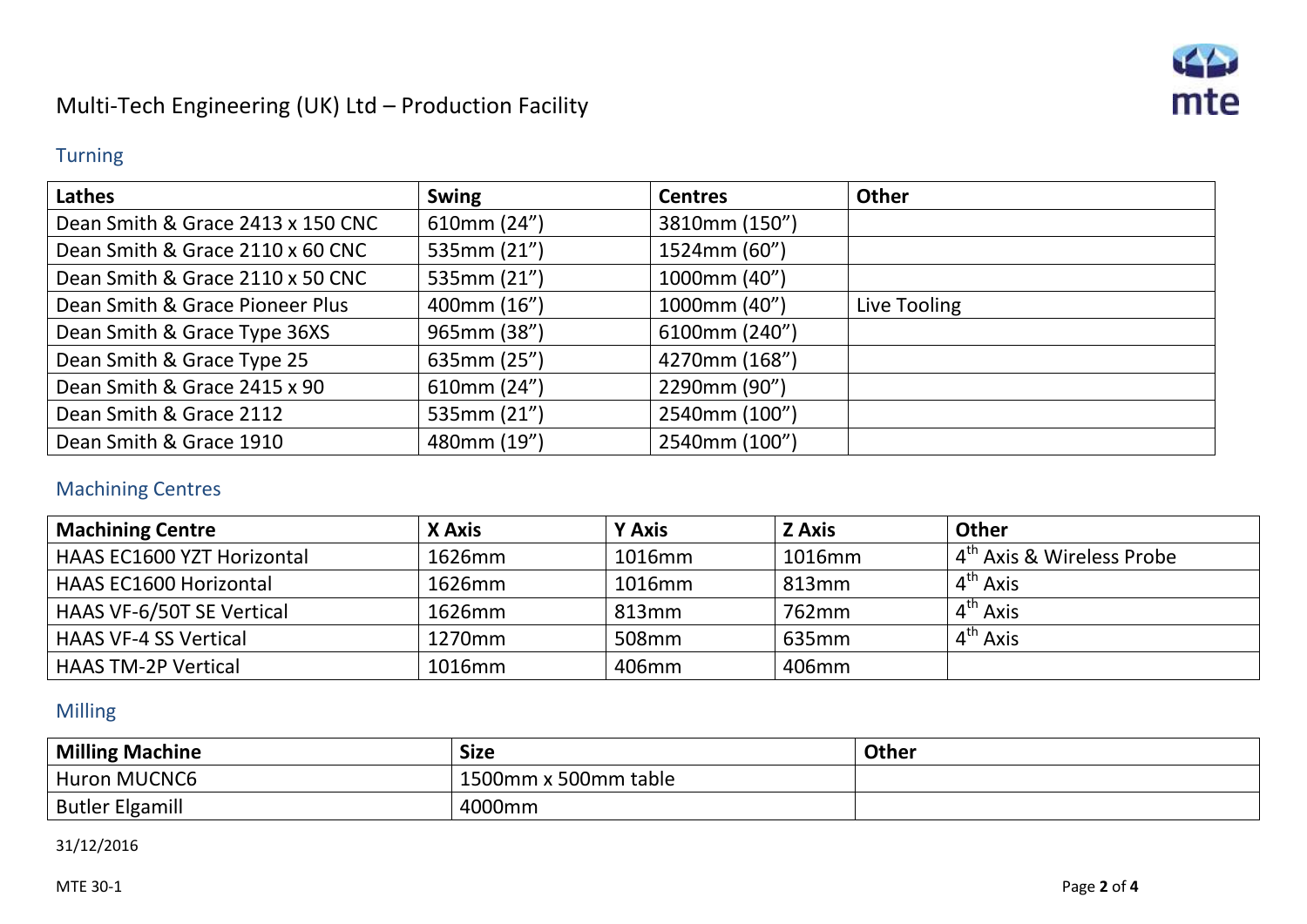

#### Slotting

| <b>Slotting Machine</b>       | <b>Size</b>        | <b>Other</b>        |
|-------------------------------|--------------------|---------------------|
| Cooper                        | 400mm (16") Stroke | 800mm (31.5") Table |
| <b>Butler</b>                 | 200mm (8") Stroke  |                     |
| Lunn Davis Model 15 Keyseater |                    |                     |

#### Drilling

| <b>Drill</b>                                     | Other       |
|--------------------------------------------------|-------------|
| $\sim$<br>. .<br>យរកស<br>.<br>nduidi<br>71 AH H. | ום ∩<br>, , |

## Welding and Fabrication

| <b>Welding Equipment</b>            | <b>Type</b> |
|-------------------------------------|-------------|
| Lorch S Speed Pulse                 | <b>MAG</b>  |
| <b>BOC Transmig 600</b>             | <b>MAG</b>  |
| <b>BOC Transtig AD/DC 375</b>       | <b>TAG</b>  |
| Keimppi Tylarc 303                  | <b>MMA</b>  |
| <b>Aronson Manipulator</b>          |             |
| <b>Schweiss Technik Manipulator</b> |             |